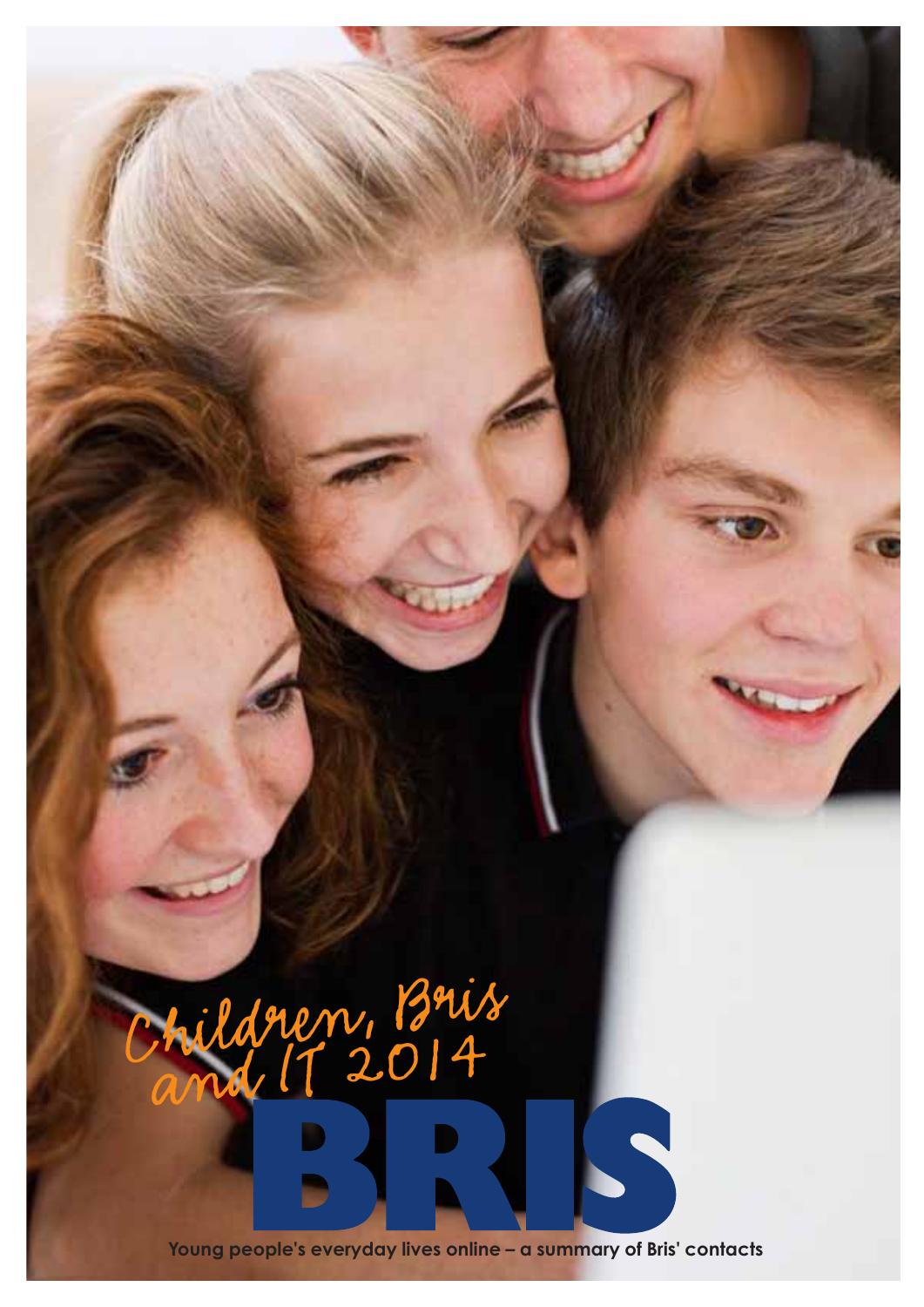*Contents*

## **Children, Bris and IT**

Young people's everyday lives online – a summary of Bris' contacts

| SUMMARY                                                                                                                                   | 4                 |
|-------------------------------------------------------------------------------------------------------------------------------------------|-------------------|
| <b>MATERIAL AND METHODOLOGY</b>                                                                                                           | 5                 |
| <b>HOW DO YOUNG PEOPLE DESCRIBE THEIR</b>                                                                                                 |                   |
| <b>EVERYDAY LIVES ONLINE?</b>                                                                                                             | 5                 |
| LOVE AND FRIENDS                                                                                                                          | 6                 |
| <b>ABUSE AND THREATS</b>                                                                                                                  | 6                 |
| <b>SEXUAL MATTERS</b>                                                                                                                     | 7                 |
| <b>SAFETY AND PROTECTION</b>                                                                                                              | 7                 |
| PERSONAL INTEGRITY                                                                                                                        | 7                 |
| <b>FFAR AND CONCERN</b>                                                                                                                   | 8                 |
| PSYCHOLOGICAL ILL HEALTH                                                                                                                  | 8                 |
| <b>FAMILY CONFLICTS</b>                                                                                                                   | 8                 |
| <b>BRIS</b>                                                                                                                               | 8                 |
| MISUSE/HAZARDOUS USE                                                                                                                      | 9                 |
| POTENTIALLY HARMFUL CONTENT                                                                                                               | 9                 |
| <b>GROOMING</b>                                                                                                                           | 9                 |
| PARENTS AND IT                                                                                                                            | 9                 |
| Young People & Media and Bris                                                                                                             | 10                |
| THE RISE AND RISE OF THE SMARTPHONE                                                                                                       | 10                |
| <b>MAJOR GENDER DIFFERENCES</b>                                                                                                           | 11                |
| <b>COMPUTER GAMES/TV GAMES</b>                                                                                                            | 11                |
| PHOTOS ON INSTAGRAM AND OTHER PLACES                                                                                                      | 11                |
| <b>INVOLUNTARY SEXUAL CONTACTS</b>                                                                                                        |                   |
| AND DEALING WITH THEM                                                                                                                     | $12 \overline{ }$ |
| <b>BULLYING AND UNPLEASANTNESS</b>                                                                                                        | 12                |
| Facebook popular even among                                                                                                               |                   |
| younger age groups                                                                                                                        | 13                |
| Differing views on Internet usage                                                                                                         |                   |
| among children and parents<br>result in conflicts                                                                                         | 13                |
|                                                                                                                                           |                   |
| Conclusion                                                                                                                                | 14                |
|                                                                                                                                           |                   |
| He's not like you'd imagine an older guy you meet online. He's never<br>asked me for nude photos, my phone number or where I live. I love |                   |
| him so much and I really want to meet him. Should I?                                                                                      | GIRL, AGED 12.    |
|                                                                                                                                           |                   |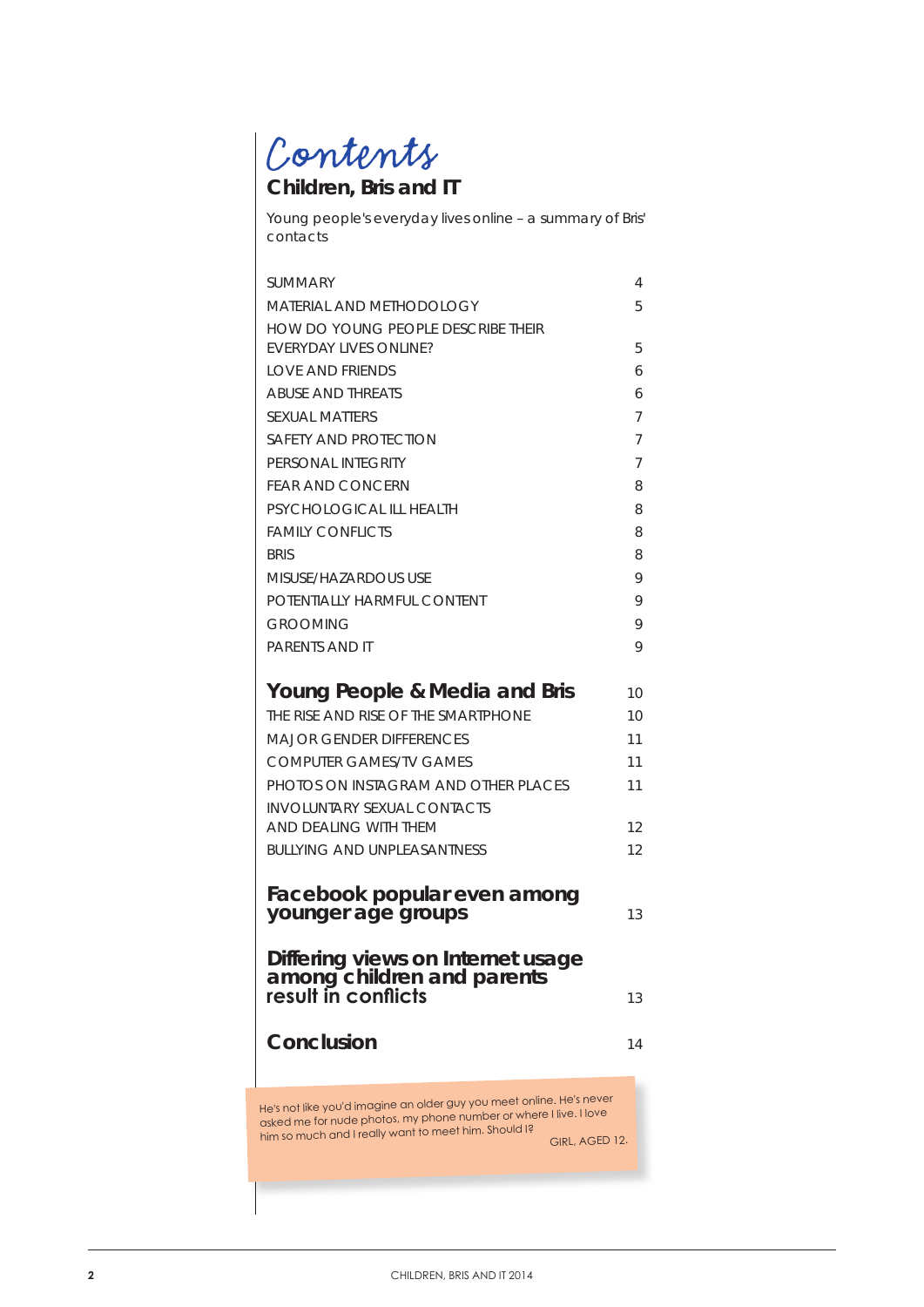

Bris– Children's Rights in Society – is a nongovernmental organisation with no political or religious affiliations, which supports children and young people in distress. Bris provides a link between children, adults and the rest of society. At the core of Bris' services are the support channels Bris 116 111, Bris-mail and Bris-chat, to which children and young people up to the age of 18 can turn anonymously and free of charge when they need the support of an adult. Bris also serves as a lobbying and referral body that aims to enhance adults' respect for children as individuals and also to achieve the full application of the principles established in the UN Convention of the Rights of the Child. Bris uses its collective knowledge of the situation of children and young people to inform, influence and shape opinion in children's rights issues at various levels. Bris also has a site offering support to adults (Barnperspektivet.se) and a helpline for adults (077-150 50 50) for adults who need someone to talk to about their own or other people's children.

Bris was founded in 1971 and is organised into one national association with five regional offices. The offices are in Umeå, Norrköping, Stockholm, Gothenburg and Malmö. Bris' activities are funded by financial contributions and donations from both private and public donors. Since 2013, Bris' support activities have been staffed by 18 full-time counsellors who are based centrally in Stockholm.

#### *Bris' offices*

#### **BRIS**

Sveavägen 38 Box 3415 SE-103 68 Stockholm Tel.: +46-8-598 888 00 Fax: +46-8-598 888 01 Email: info@Bris.se

**BRIS NORTHERN REGION**

Kunasaatan 36 SE-903 25 Umeå Tel.: +46-90-203 65 10 Fax: +46-90-203 65 11 Email: Bris.nord@Bris.se

**BRIS WESTERN REGION** Södra Hamngatan 25 SE-411 14 Göteborg Tel.: +46-31-750 11 30

Fax: +46-31-750 11 31 Email: Bris.vast@Bris.se **BRIS CENTRAL REGION** Sveavägen 38 Box 3415 SE-103 68 Stockholm Tel.: +46-8-598 888 00 Fax: +46-8-598 888 01 Email: Bris.mitt@Bris.se

#### **BRIS SOUTHERN**

**REGION** Östra Rönneholmsvägen 7 SE-211 47 Malmö Tel.: +46-40-690 80 70 Fax: +46-40-690 80 71 Email: Bris.syd@Bris.se

#### **BRIS EASTERN REGION**

Korsaatan 2, Hus E SE-602 33 Norrköping Tel.: +46-11-440 05 50 Fax: +46-11-440 05 51 Email: Bris.ost@Bris.se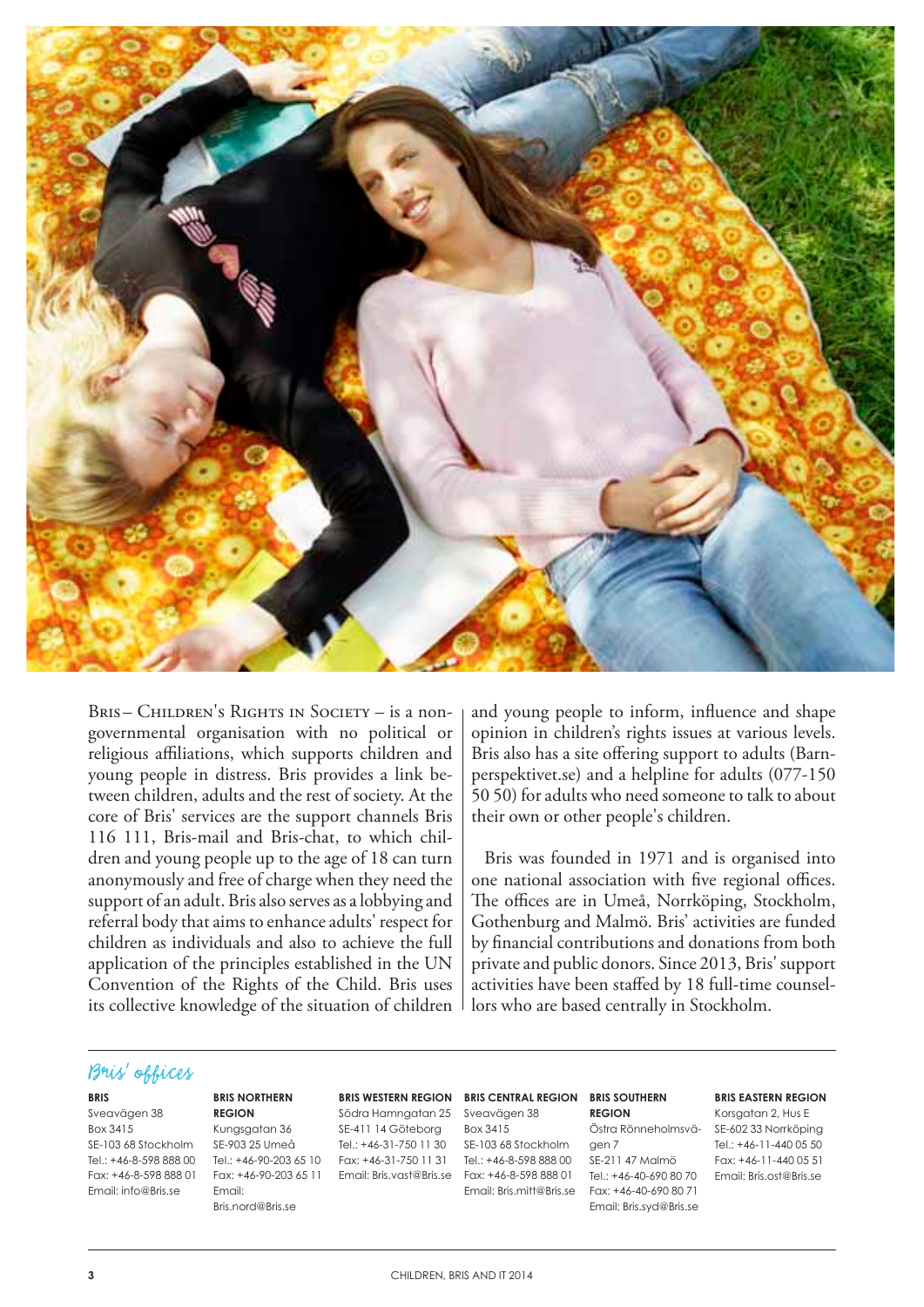

# Summary

Every year since 2007, Bris has released a report on how children and young people describe their everyday lives online. This report is part of the EU-funded project "The Young Internet", which is being run in Sweden by the Swedish Media Council in partnership with Bris, the purpose of which is to raise awareness among both children and adults of the opportunities and risks associated with using the Internet. Another feature of the project is that Bris aims on an ongoing basis to increase its knowledge of young people's everyday lives online. This is in order that children and young people (and adults) can benefit from contacting Bris anonymously to obtain information about and support for issues relating to young people's everyday lives on the Internet, computers and mobile phones.

To gain a perception about what children and young people are telling Bris about their everyday lives online, Bris has read contacts in the Bris-mail and Bris-chat services, as well as summaries of calls about children on the Bris Adult Hotline, which were recorded as part of Bris' routine documentation as relating to computers/mobiles/the Internet.

Using various subject categories such as Love and Friends, Abuse and Threats, and Family Conflicts, the report provides a general picture of how young people describe their everyday lives online. Each subject heading contains a description of how common the subject is in Bris' contacts, followed by a few examples from the accounts of children and young people.

For most children and young people, their everyday lives online are very undramatic and routine, i.e. filled with all the joys and concerns of life. But as Bris summarises the contacts

from its support activities, it is unavoidable that the focus rests on the more difficult, serious issues, as children and young people turn to Bris in the first instance to obtain support and help.

It is clear from Bris' contacts with children and young people that they use the Internet and mobile phones primarily for the purpose of managing their relationships – about half of all IT-related contacts with children have been recorded in terms of content and text under what is referred to as "Love and Friends". It is also common for contacts to deal with the subject of Abuse and Threats – about one quarter of contacts with children studied were recorded under this.

Contacts with adults studied by Bris tend instead to deal predominantly with issues and descriptions of young people's over-use of the Internet, computers and mobiles – about one third of the contacts with adults studied were recorded under the subject heading Misuse/Hazardous Use. Another common theme among adult contacts is Family Conflicts.

At the end of the report, Bris refers to the Swedish Media Council's report entitled Young People & Media from 2012/2103. In both Bris' support contacts and in Young People & Media, clear gender differences can be seen in young people's everyday lives online, the major breakthrough of smartphones and the fact that differing views among children and parents on Internet usage result in conflicts.

The report concludes with tips on the Bris Academy's lectures and training courses, as well as other sources of additional knowledge on the subject.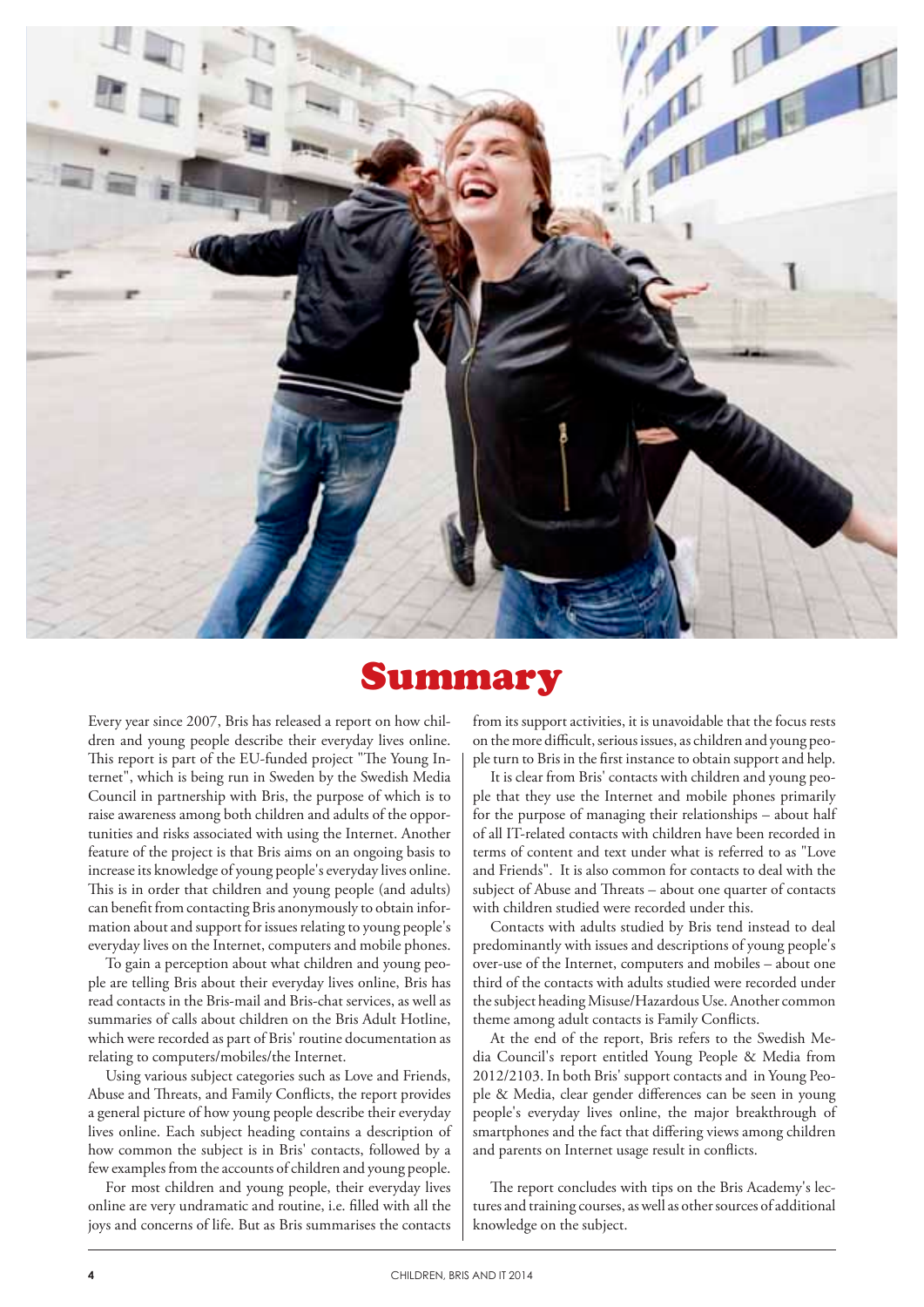

# Material and methodology

To gain a perception about what children and young people are telling Bris about their everyday lives online, Bris has read through all contacts in the Bris-mail and Bris-chat services from September 2012 until August 2013 that have been recorded as part of Bris' routine documentation under Computers/Mobiles/The Internet. In total there were 555 contacts – 371 emails and 194 chats.

As they were read, they were categorised on the basis of whether the contact fell into one or more different subjects, for example Love, Abuse/Threats or Misuse/Hazardous Use. The results in the report are based on these categorisations.

The same method was also used to summarise contacts

via the Bris Adult Hotline – about children, reported under the contact area Computers/Mobiles/Internet. A total of 87 conversation summaries were read, 53 of which contained a description of the IT-related content of the contact.

The average age of the children in the child contacts studied is 14.4, and the gender distribution is 87 per cent girls and 13 per cent boys.

During 2013 Bris worked to further develop the system used to document all contacts in its support activities. This development work has meant that it was not possible to document the contacts to the usual extent. There are thus no statistics available of these contacts.

# How do young people describe their everyday lives online?

To provide a general picture of how young people describe their everyday lives online, in the text below we describe the most central subjects that emerged.

Under each subject heading is a brief summary of what the subject involves, as well as a few representative examples from Bris' contacts. There are more examples in the closing section of the report, "Young People & Media and Bris". All examples are drawn from 2012/2013 and are based on authentic material, although the material has been edited and abridged, and also adapted to make sure that no individual child can be identified.

The subjects in the report are presented in order of size, i.e. according to how frequently they occur among the contacts with children studied. The proportion of adult contacts studied and examples of them are reported when it was considered relevant for the subject in question.

It can be confirmed in general that the children's accounts to Bris provide a broad reflection of their everyday lives online. At the same time it is worth noting that given the kind of support activities carried out by Bris, there is a natural overrepresentation of accounts that deal with more or less serious problems and events. In this context, one might say that this report is rather a reflection of young people's problems and vulnerability online, rather than their everyday lives online.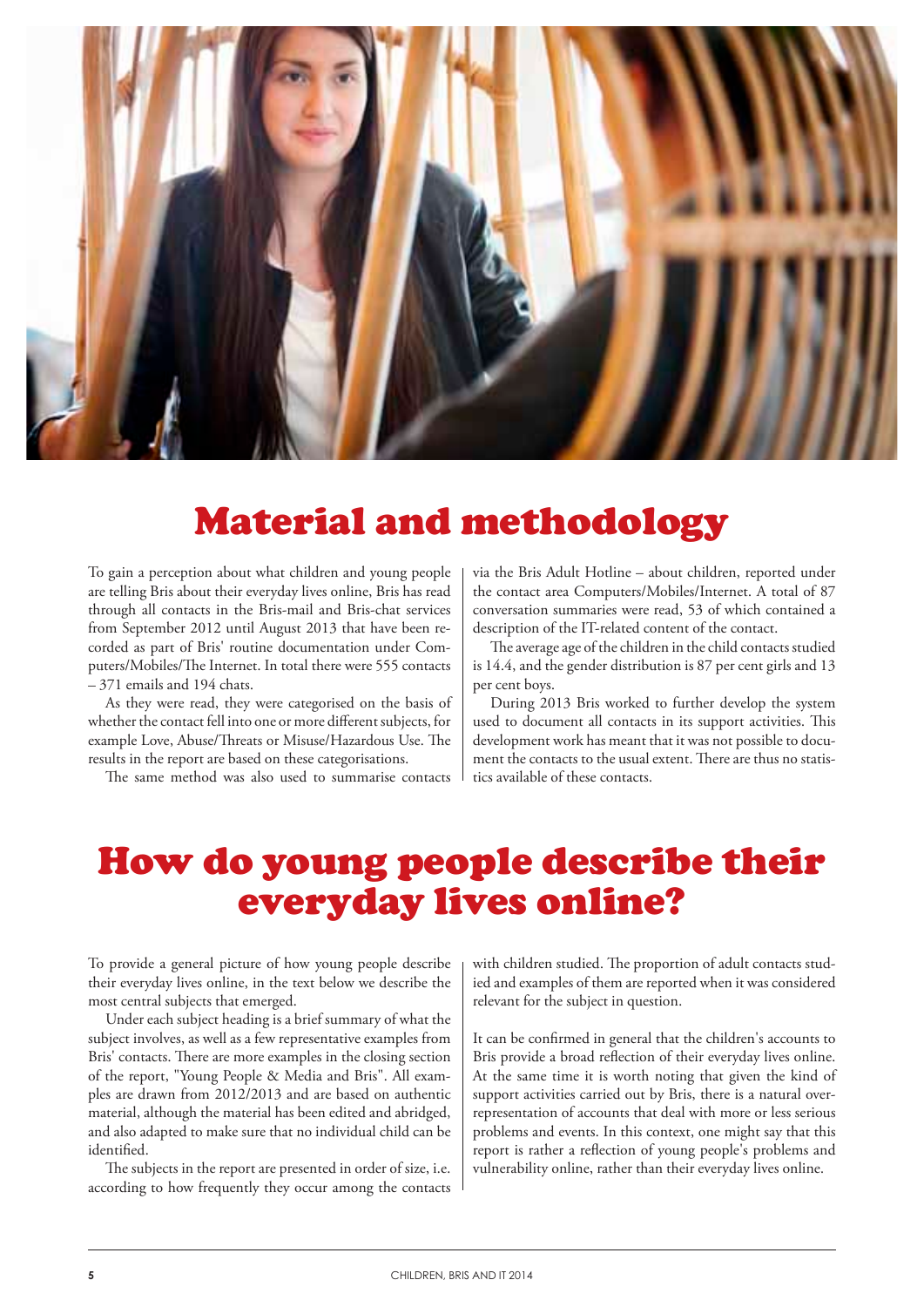## Love and Friends

It is clear from Bris' contacts with children what a significant role the Internet, computers and mobile phones play in young people's romantic relationships and friendships, and in how they handle them. Virtually half of all child contacts studied have been seen to relate to Love and/or Friends. This makes it by far the most common issue among the IT-related child contacts studied.

He hadn't written for a week, so I decided to write. Wrote "Hi :) -10 to him, and he read it but didn't reply. Made me sad. He usually replies within a few seconds. GIRL, AGED 14.

He's not like you'd imagine an older guy you meet online. He never asked me for nude photos, my phone number or where I live. I love him so much and I really want to meet him. Should I?

GIRL, AGED 12.

I've started writing to a girl. In the last few days we've been writing to each other constantly. She's just great! I can sit looking at a picture of her all the time, smiling. But I think I'm starting to really like her, more than just a friend. GIRL, AGED 15.

### Abuse and Threats

Abuse and threats online are often an extension of abuse offline. At the same time, abuse can often take place solely online. Just over one quarter of IT-related child contacts studied relate to abuse and threats.

(The sections entitled Young People & Media and Bris/ Bullying and Unpleasantness contain more examples on this subject.)

I did things a twelve-year-old should never do. I showed myself to guys, and received a kind of love and affirmation. But it went too far. When I was fourteen I started to be threatened and coerced not to stop.

GIRL, AGED 18.

There's a website where you can ask each other questions. Someone asked if I was the ugliest in the class, and one guy said I was. We've been in the same class and he's never said anything nasty to me before.

GIRL, AGED 14.

So he filmed me when I showed myself on the cam.... Stupid of me, I was terrified that he'd show the film to my friends. That's why I felt forced to add him on Skype. I've now been forced to do things for him on camera for several weeks. GIRL, AGED 15.

I went onto an anonymous chat site, it seemed like fun so I joined in. A guy showed up and he was masturbating. He said that if I didn't undress, he'd kill me and my family. So I took my jumper off, and in the end I was totally naked.

GIRL, AGED 12.

Yesterday a friend wrote to me: "Go and hang yourself in a corner, no one cares anyway." The guy's in my class and we used to be quite close friends. We haven't fallen out or anything like that, it came like a bolt from the blue.

GIRL, AGED 14.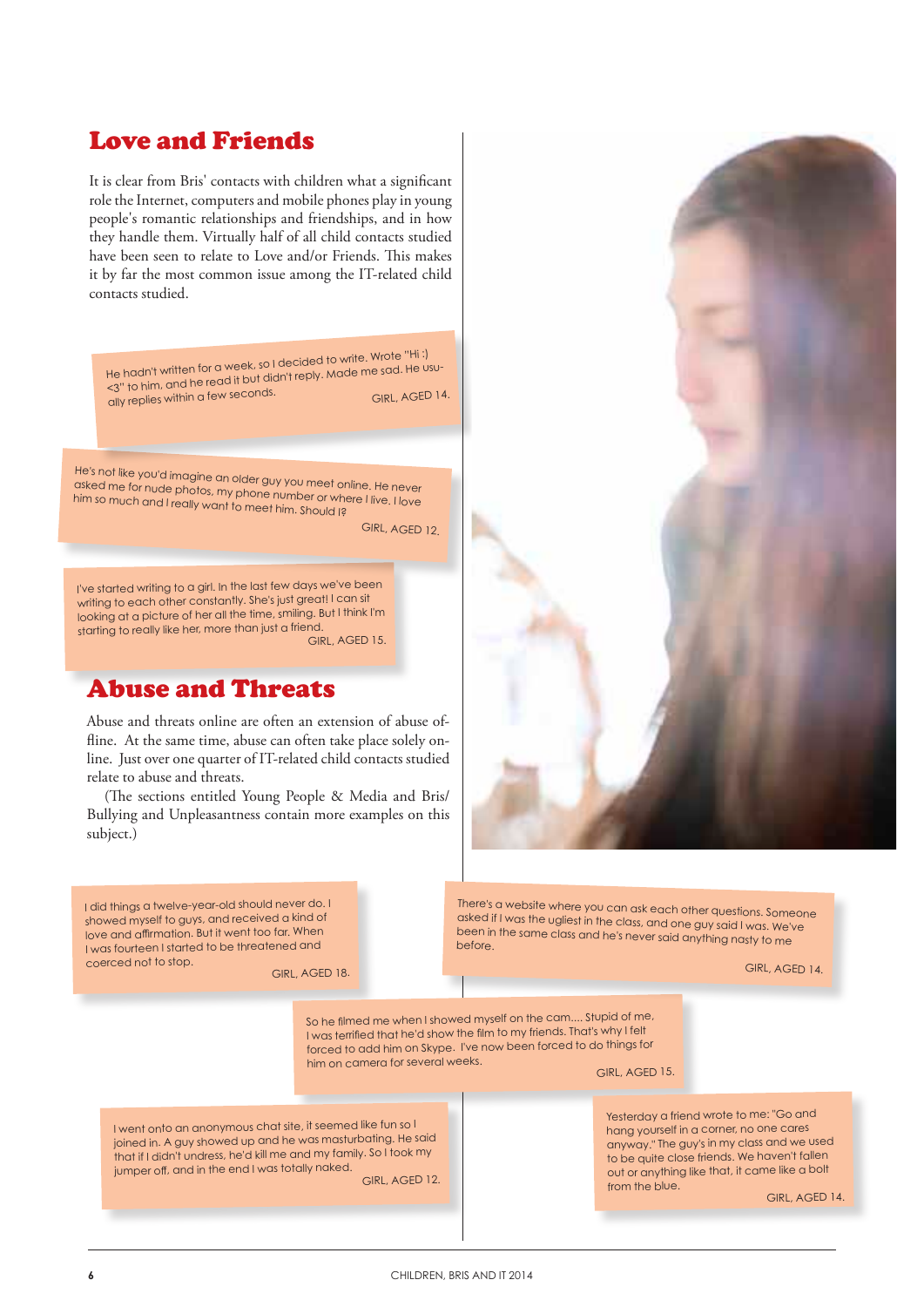

### Sexual Matters

Many of the children's and young people's contacts with Bris are in some way related to sex, describing an event that started as a voluntary, positive experience, but that then changed to become something that was difficult to deal with or downright abusive. Just over one quarter of IT-related child contacts studied relate in some way to young people's sexuality.

(There are more examples relating specifically to undesired sexual contacts below in the section entitled Young People & Media and Bris/Involuntary sexual contacts and dealing with them.)

# Safety and Protection

The older the young people are, the clearer it becomes that they do not lack knowledge of safety on the Internet. It is more about a lack of opportunities to reflect on how to behave in a way that is as safe as possible. About one fifth of the IT-related child contacts studied are about how to deal with safety and protection on the Internet.

# Personal Integrity

It is obvious that everyday life with the Internet, computers and mobile phones raises questions and considerations about personal integrity for many children and young people. About one fifth of the IT-related child contacts studied relate to this subject.

I've started chatting about sex with older men, I'm really ashamed about it. But I think I'm doing it because I want to be loved, to feel attractive for once.

GIRL, AGED 16.

It all started with him saying really nice, friendly things. It made me really happy, and in the end we moved on to sex. He sent me a picture of his willy, and I sent him a picture of my breasts, but he wasn't

GIRL, AGED 15.

I was looking at videos on YouTube, with girls kissing and fondling each other's breasts and between their legs. But they were only doing this with their clothes on, so that doesn't count as porn, does it? Anyway, it was really nice looking at it then, but now I mainly feel bad about it. GIRL, AGED 12.

A classmate took out his camera in the changing room and took a photo of me. I think it's really horrible with all the mobiles in there, you never know when someone has their camera on. So I keep finding lots of reasons not to take part in sport.

BOY, AGED 14.

Do I have the right to ban my mother from reading my mobile, regardless of what has happened? BOY, AGED 15.

I'll never phone the police again. Spoke to some old woman who just made me feel worse than before. Just want to put it all behind me, but I can't. Want someone to tell me what I should do without judging me.

GIRL, AGED 17.

I started to cry. He'd tricked me about posting the photos on a site that didn't even exist. I'd been naked in front of a stranger for no reason. What frightens me most now is if the photos are distributed. If they were, I'd kill myself.

GIRL, AGED 12.

Then we changed mobile number. When I phoned him, his little sister answered. Do you think he's a normal 15-year-old or maybe a paedophile? And does he now know where I live, because I phoned him? Is there no whow when<br>Change my number? In the state of risk, or should I

GIRL, AGED 13.

I look at porn sometimes. I check my mobile and clear the history. But can it be seen in some other way?

BOY, AGED 12.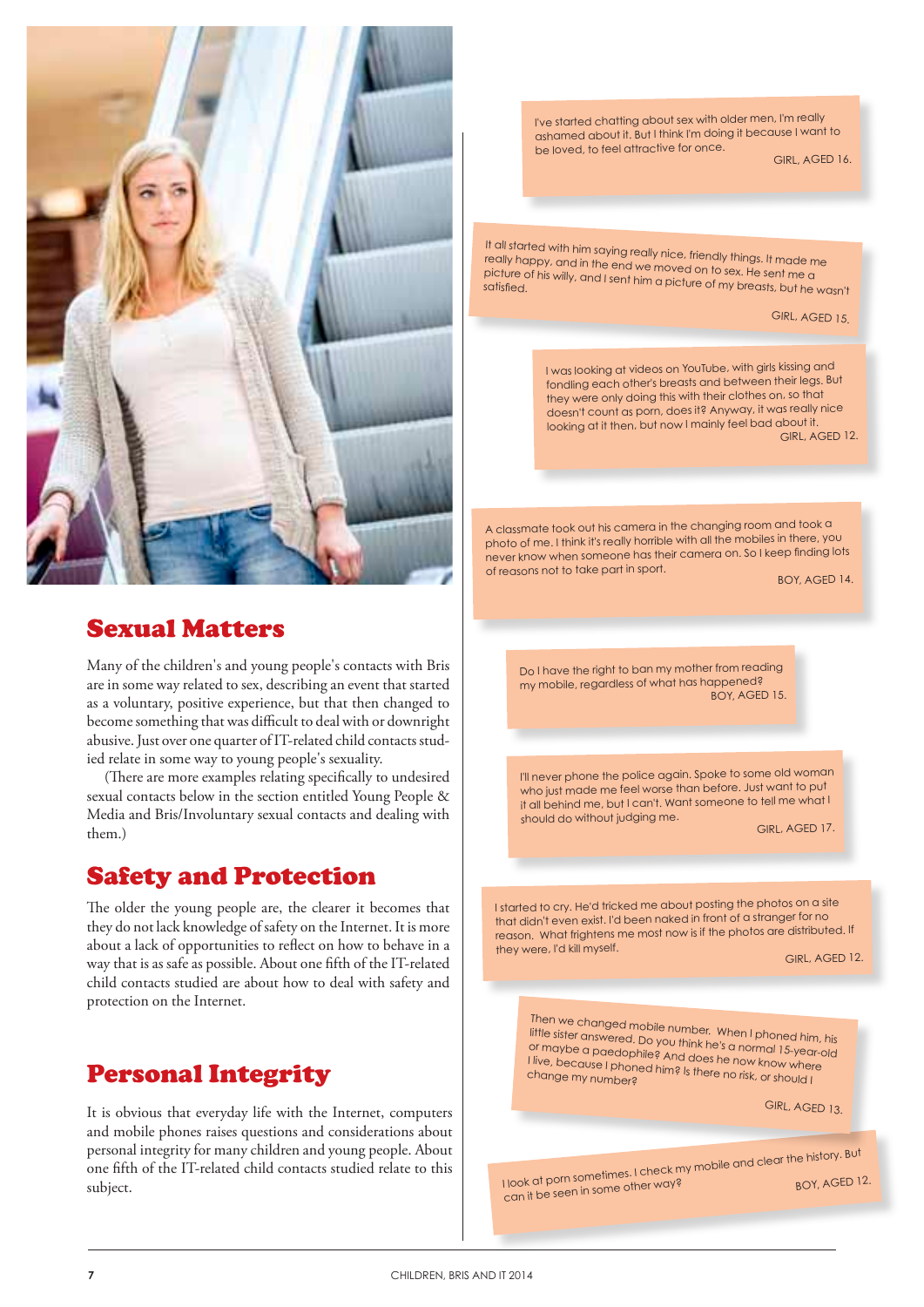

#### Fear and Concern

When young people describe fear and concern in relation to everyday lives online, this can mean very different things – anything from how their parents might react to something to what can happen to photos that have been used online. In 10-15 per cent of the child contacts studied, young people describe fear/concern relating to their everyday lives online.

## Psychological Ill Health

The Internet can perform a useful function for children and young people who suffer from psychological ill health. At the same time, the child contacts studied recount that the Internet can also represent a significant cause of psychological ill health. About one in ten of the child contacts studied were recorded under this subject heading. This is a subject that is more frequent in adult contacts than in child contacts.

# Family conflicts

The IT-related child contacts studied rarely mention parents at all. When they are mentioned, it is usually to describe conflicts relating to everyday life online. This is also an area that is more common among the adult contacts studied, where almost one in five relate to family conflicts.

(There are more examples relating to this subject below in the section entitled Young People & Media and Bris/Differing views on Internet usage among children and parents result in conflicts.)

## Bris

The contacts in Bris' support activities are also one way to respond to the services. Children and young people are quick to comment and ask questions about things that they're thinking about, annoyed by or satisfied with. A few per cent of the contacts studied contain some of the above.

I'm always worried that I'm on a porn site somewhere. When I was a bit younger I showed my things on a site and I'm worried that someone might have recorded it and saved it, and then posted it on a porn site.

GIRL, AGED 14

I feel bad if I see someone who's written, for example, "can't take it any more...". Because then at least four people wrote that they are there to talk to, that they should tell them what's happened, etc. I feel sad because I know that if I wrote something, no one would write back.

GIRL, AGED 15.

The mother has looked at her daughter's mobile and found a photo of her wrist, where she'd cut herself. Earlier, the mother had noticed that her daughter had visited a website on the computer that dealt with self-destructiveness.

ADULT CONTACT ABOUT GIRL AGED 13.

The mother's worried about her son's (online) gaming addiction. It's become so bad that he's hit her and threatened her when she wouldn't let him use the Internet.

ADULT CONTACT ABOUT BOY AGED 15.

Mum wrote a comment under a status, asking why I wrote such nasty words. And she phoned my dad, who told me I shouldn't write things like that. I got really angry and<br>blocked him.

GIRL, AGED 12.

I wonder whether you think people should tell their parents that they're using Bris? I've sent in a few questions, but I haven't spoken to them about it. Because it feels so good to be able to write just what you want and at the same time remain totally anonymous. :) GIRL, AGED 12

> I think you should employ more people so that we can chat. I've been trying for 3 days now to write to you, but can't get in because it's too busy. I really need help !!!!

GIRL, AGED 15.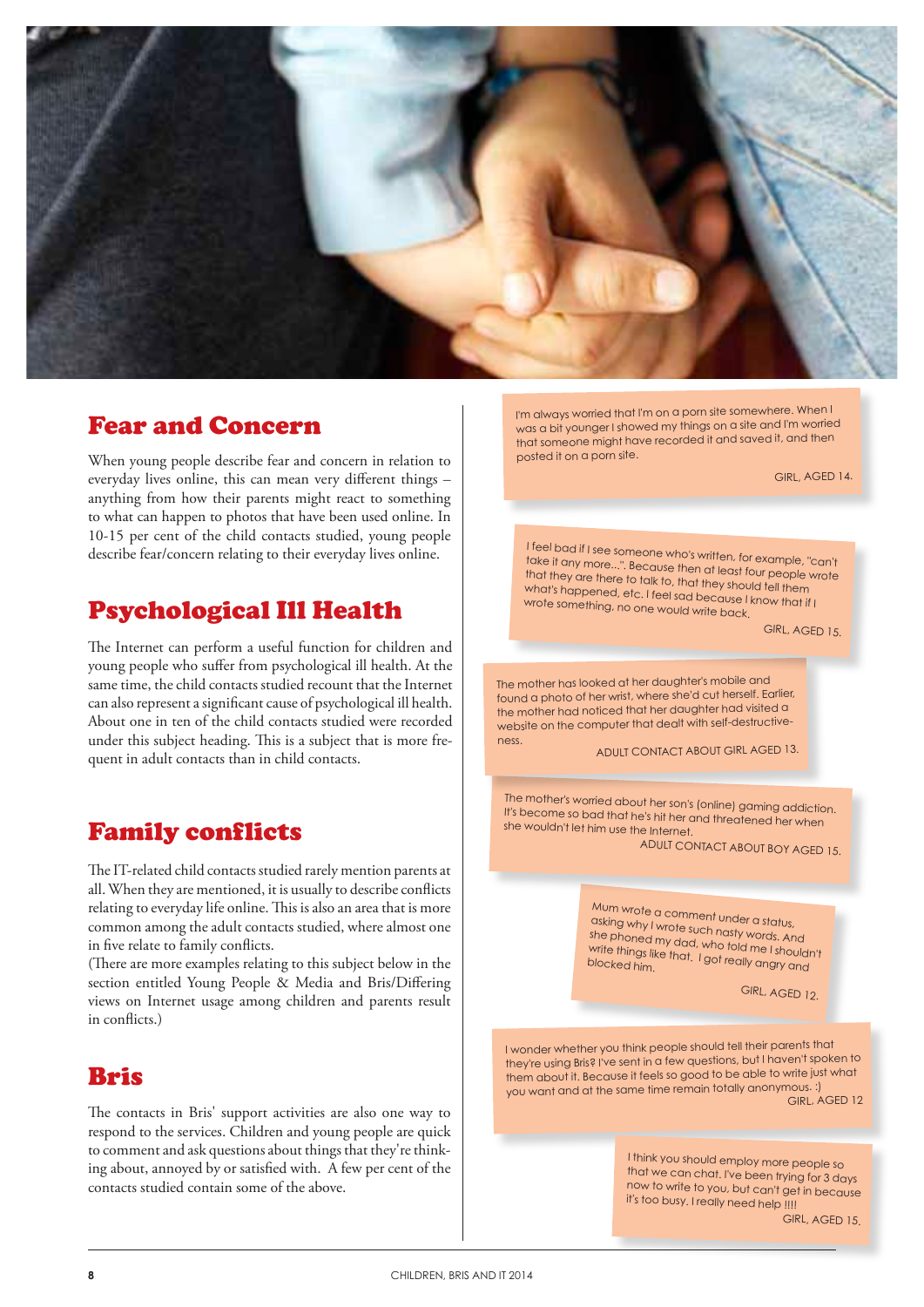# Misuse/Hazardous Use

The excessive use of the Internet, computers and mobiles is by far the most common subject in the IT-related adults contacts studied. But these issues can also occur in the children's contacts studied, from young people themselves or from friends or siblings who are worried.

(There are more examples relating to this subject below in the section entitled Young People & Media and Bris/Differing views on Internet usage among children and parents result in conflicts.)

#### Potentially Harmful Content

What constitutes potentially harmful content is quite a subjective question. The most common situation is that young people describe the content of a site having been perceived as frightening in various ways. A marginal proportion of contacts studied involve this subject.

#### Grooming

Solely on the basis of brief descriptions, it is difficult to obtain a clear picture of the extent to which a young person is describing grooming or not. But when categorising this, we defined grooming as meaning that an adult person has had sexual contact online with the young person. Only a few per cent of the IT-related contacts studied were categorised for this.

# Parents and IT

Both parents' own use of the Internet and parents' contact with their children via the Internet can create problems and concern. Both for the young person himself/herself and for other adults close to the child. This is mentioned in a marginal proportion of the child contacts studied, but is slightly more common in the adult contacts studied.



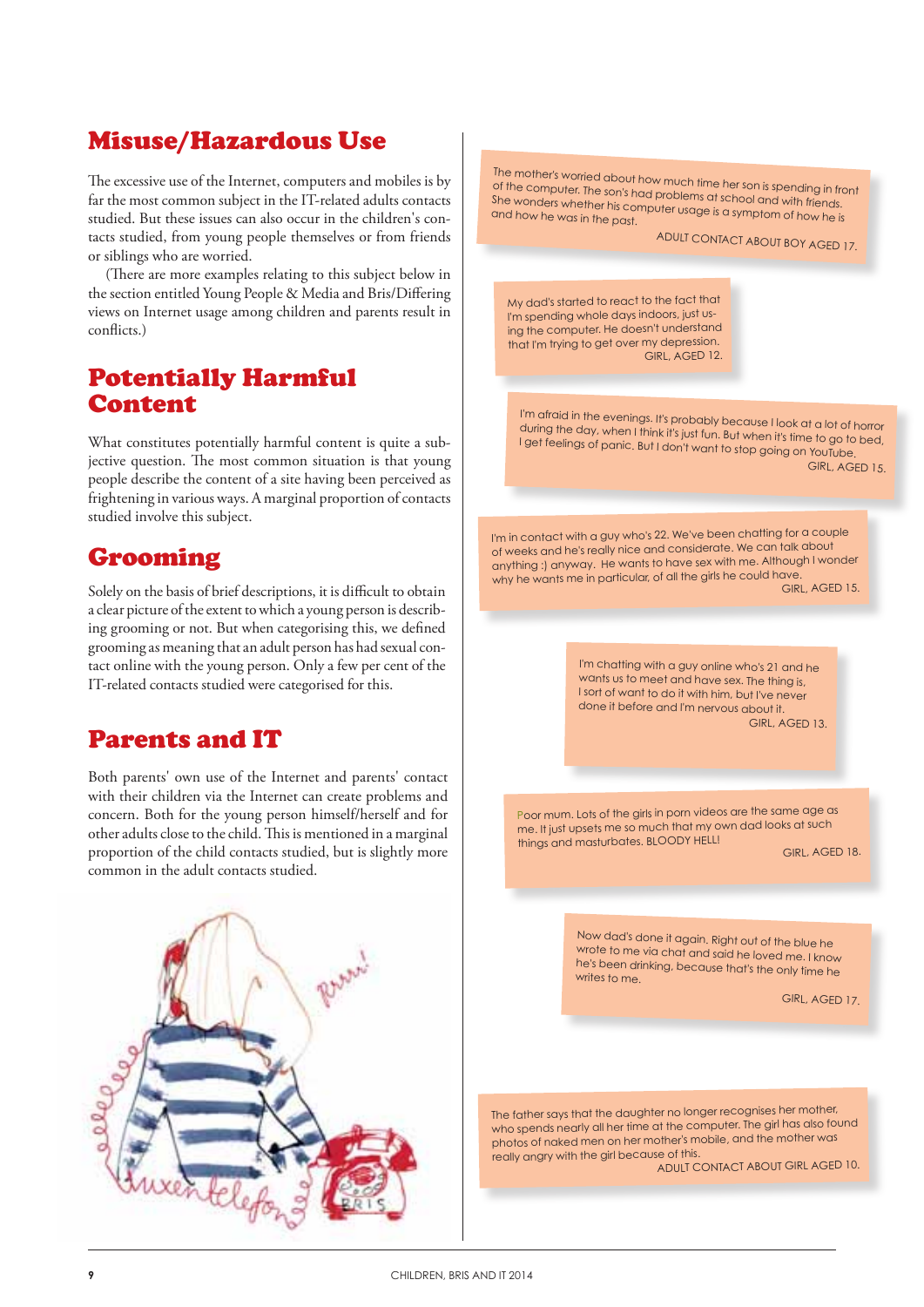

# Young People & Media and Bris

In autumn 2013, the Swedish Media Council issued its report *Young People & Media 2012/2013,* the fifth in the series since 2005. This report is the result of a questionnaire-based survey that maps out media habits and attitudes among children aged between 0 and 18. The Swedish Media Council is the authority

#### The rise and rise of the smartphone

The significance of the mobile phone for children and young people cannot be overestimated. It is also evident that usage has intensified only during the last few years. Young People & Media reports that now virtually 100 per cent of young people between the ages of 13 and 18 have their own mobile phone. And 89 per cent of those between 13 and 16 have their own smartphone. Among children aged between 9 and 12, 62 per cent have their own smartphone. The rise of the smartphone has meant that in only a few years there has been a massive increase in mobile Internet usage. Young People & Media shows that among young people aged between 13 and 16, around 87 per cent use their mobile to go online, compared with around 10 per cent in 2010.

Questions and comments from children and young people to Bris that relate to the use of the mobile can involve very different issues.

that is running The Young Internet project together with Bris. Bris has long been using the report as a key source of quantitative knowledge about the everyday online lives of children and young people, and has enhanced its knowledge using this combined with Bris' own material.

> Got to know a guy through an app that lets you chat on your mobile. I liked him and then we got together without having met. After a week we weren't texting as often, and after two weeks it more or less stopped. Today I saw that he'd changed his name to "loveyou..." and a name that wasn't mine. GIRL, AGED 14.

The mother is worried about her daughter. Things started to go wrong when she got her smartphone. She can't put it down and the mother thinks she's addicted. At school she's had to join a special group for children who need to repeat classes.

ADULT CONTACT ABOUT GIRL AGED 13.

I wonder if my parents can use the GPS on my mobile to check where I am all the time. I think it feels unpleasant.

GIRL, AGED 15.

Last summer a man threatened me on a chat thing on my mobile, if I didn't sent nude photos then he'd post a nude photo on Facebook and paste in my face so that it looked real.

GIRL, AGED 13.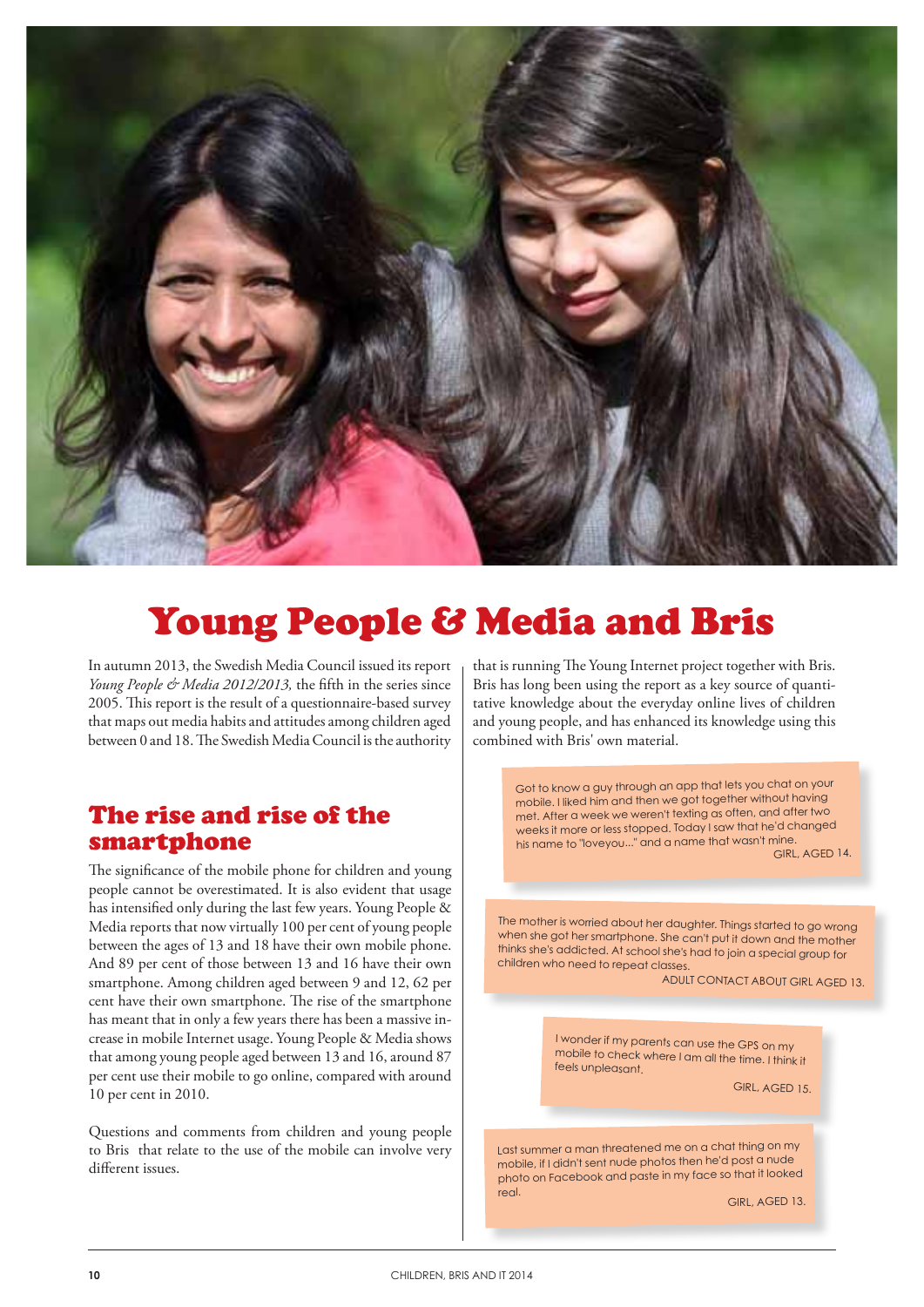# Major gender differences

Young People & Media reveals major gender differences in young people's everyday lives online. This is reflected in many different ways.

#### Computer games/TV Games

90 per cent of boys between the ages of 13 and 16 state that they regularly play computer games/TV games, compared with 36 per cent of girls. This is seen in Bris' activities as the contacts studied that relate to gaming are largely about boys.

### Photos on Instagram and other places

Instagram is about twice as common among girls as among boys. According to Young People & Media, 36 per cent of girls aged 13-16 are members, compared with 18 per cent of boys of the same age. It used to be the same with the site "Bilddagboken" ["Photo Diary"], which used to be popular.

It is very common in the contacts studied from Bris that girls in particular describe how photos can have a major impact on their everyday lives online. Not least on Instagram.

The mother is worried about her son, who's dropped out of upper secondary school and now just sits at home playing computer games. He's spoken about suicide in the past and is getting thinner and thinner.

ADULT CONTACT ABOUT BOY AGED 16.

I'm addicted to the computer. My parents don't think it's healthy (especially my mum). When I argue with my parents they get angry because I want to be up, finishing my game.

BOY, AGED 15.

I used to post photos before, lots of them. Mainly on Instagram. But I daren't post photos of myself any more. Not because I'm worried about what people will do with them, but because of how little people will like them and in case someone makes some comments.

GIRL, AGED 15.

I use Facebook and Instagram and the like, and I'm really afraid that a paedophile has taken my photos and posted them on a website totally naked. But I'm always wearing my clothes in my photos! But I'm afraid that someone's used Photoshop and edited them. GIRL, AGED 14.

Every time I uploaded a photo he liked it. I was really happy and became more self-confident. But two weeks ago he stopped. When I see that he's online I post the best photo of me, and I can see him liking other people's photos but skipping mine.

#### GIRL, AGED 17.

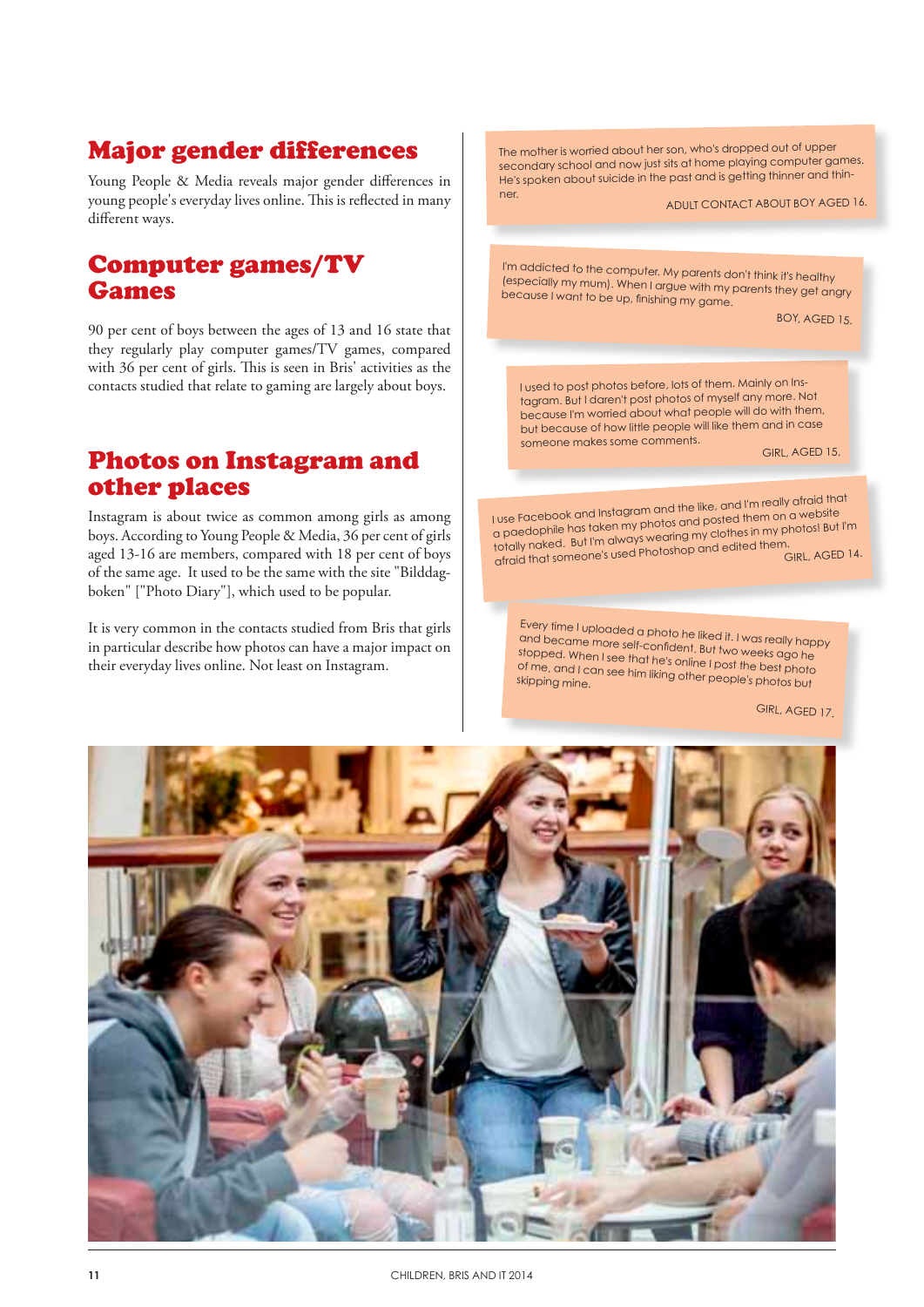

### Involuntary sexual contacts and dealing with them

According to Young People & Media, more than twice as many girls (25 per cent) than boys (10 per cent) between the ages of 13 and 16 reply that they have at some point during the last year been contacted by someone, against their will, to talk about sex. Those who answered "Yes" to this question were also asked what happened next. The answers provide a number of examples of how young people deal with such events.

62 per cent replied "Nothing special, didn't bother me".

60 per cent replied "I blocked the person".

24 per cent replied "I told my parents".

- 16 per cent replied "I was frightened".
- 7 per cent replied "I thought it was exciting".

When it comes to young people's descriptions to Bris of involuntary meetings online that relate to sex, the most common occurrence is that the contact was initially a voluntary, more or less positive contact – but that it then changed track and became both abusive and undesirable. Young people tell Bris that they deal with the situation in ways including the ones described above.

# Bullying and unpleasant- ness

According to Young People & Media, more than three times as many girls (20 per cent) than boys (6 per cent) in the age group 13-16 reply that during the last year they have been bullied or someone has been unpleasant to them online or via their mobile.

One guy we didn't know wanted to swap nude photos, and of course we said "no way", but he continued. So we joked and wrote "let's swap nude TOE photos", and took a photo of my toes just for fun. Then he sent a photo of his willy and said "just for you love, hope you like it".

GIRL, AGED 13.

He wanted to talk about sex right away and to have photos. He said he was fifteen, but I didn't really believe it. I told him off, then I blocked him. Now I don't know what to do - report him or something?

GIRL, AGED 13.

I've been bullied online for two years. I've created new accounts so that people can't find me, but now they've started again. The most common comments I get are "You're ugly" and "Commit suicide". GIRL, AGED 13.

> My ex best friend and I started to argue after I changed school. I haven't done anything at all to her, and now she's horrible towards me. She writtes that they're all happier with-<br>out me, and that it was seed it... out me, and that it was good that I moved.

GIRL, AGED 12.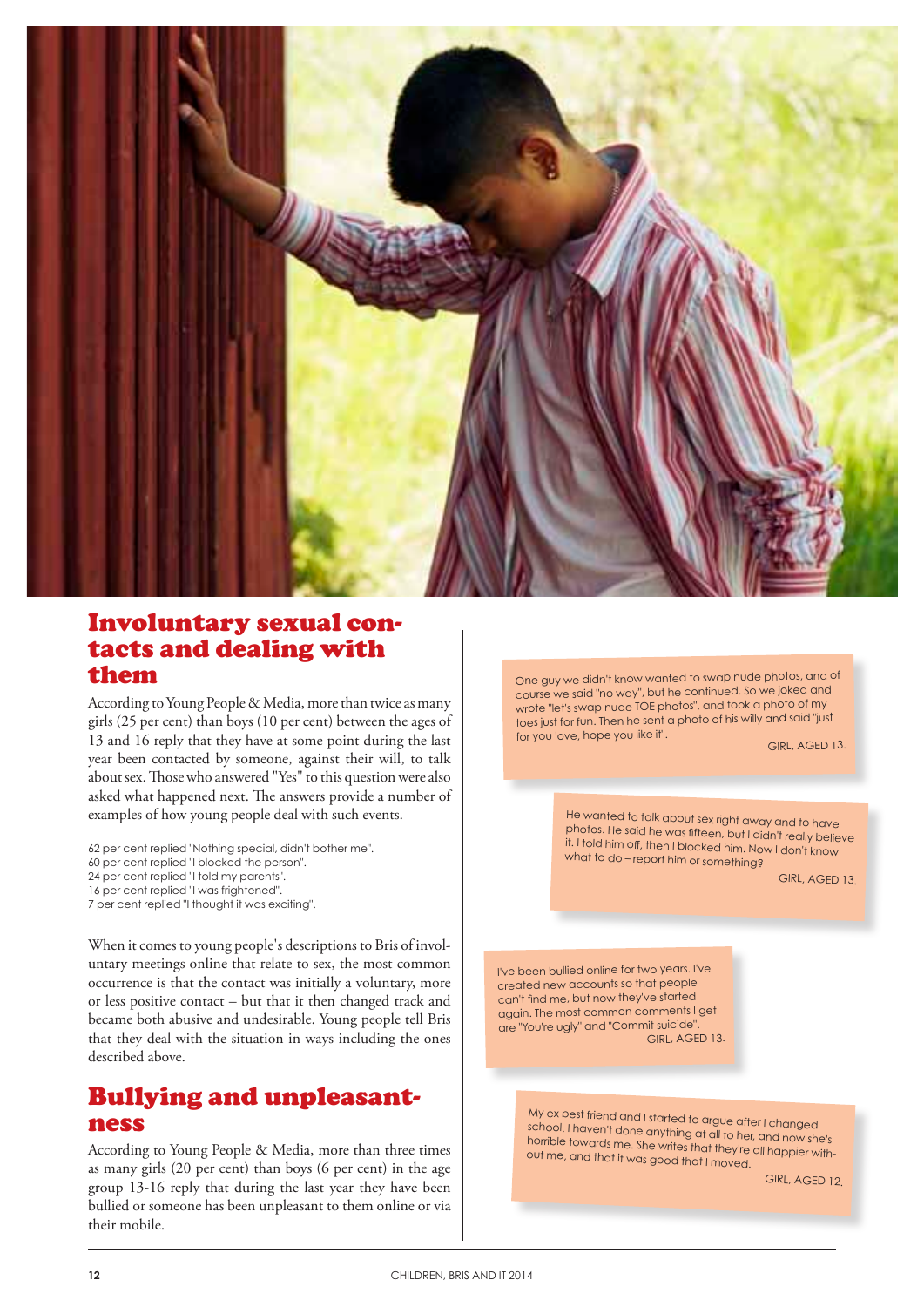

### Facebook popular even among younger age groups

A lot has been written in the media recently about young people starting to leave Facebook, but if this is the case, it is not evident in the Young People & Media report. According to the report, 96 per cent of young people between the ages of 13 and 16 reply that they are on Facebook. Facebook has an age limit of 13, but this does not prevent 68 per cent of young people between the ages of 9 and 12 from stating that they are members.

Below are a few examples from children aged below 13 who have written to Bris about their experiences of Facebook.

### Differing views on Internet usage among children and parents result in conflicts

It is clear from contacts studied at Bris that many adults are concerned that children and young people are using the Internet and computers far too much. The category Misuse/Hazardous Use is by far the most common one in adult contacts. About one third of contacts studied deal with this, while only a few per cent of the child contacts studied are about this subject. Much of this concern among adults is associated with computer and online gaming.

This difference is partly confirmed in the Young People & Media report and its sister report Parents & Media. But a relatively large proportion of young people do actually believe that they spend too much time online and playing computer/TV Games. Among those aged 13-16, 15 per cent feel that they spend too much time on computer/TV games, and 30 per cent feel that they spend too much time online. As for parents, no fewer than 36 per cent believe that their children aged between 13 and 16 spend too much time on computer/TV games, and 41 per cent that the same children spend too much time online.

In the contacts studied, many children and adults tell Bris that these differing views on the use of computer/TV Games and the Internet in general result in conflicts. In Young People & Media, 29 per cent of young people aged between 13 and 16 state that they usually fall out with their parents about how much time they spend online, and 26 per cent state that they usually fall out about how much time they spend on computer/TV games.

Everyone knows I'm on Facebook, and I've become so popular at school. But when I have to go out with mum or dad, I just daren't! Because we might meet someone from school who lets it slip that I'm on Facebook, and then my parents would be really angry! GIRL, AGED 12.

> Yesterday two friends and I logged in to another friend's Facebook. And we saw that she'd sent photos of herself and her body to guys she's never met, and to guys who live here in town. It's totally sick! GIRL, AGED 12.

I started chatting with a guy on Facebook a few weeks ago, we met and then started going out. I love him so much. But I finished with him because he started to ignore my messages.

GIRL, AGED 12.

Mum and I quarrel all the time about me spending too much time on the computer. I usually check out films, Facebook, read, Google, etc. Mum says that if I don't cut down, she'll take the computer away. But then I'd just sit at home doing nothing. GIRL, AGED 15.

> The mother's worried about her son's online gaming addiction. It's become so bad that he's hit her and threatened her when she wouldn't let him use the Internet. There's concern that the boy has some kind<br>of condition.

> > ADULT CONTACT ABOUT BOY AGED 15.

Dad started to notice that I was spending a bit too much time playing computer games. His first change was that I wasn't allowed to play after dinner at seven. We argue about this constantly.

GIRL, AGED 12.

I'm addicted to my mobile, which is why my relationship with my family is poor. I'm up till two in the morning, and then I start again when I wake up. Please help me to stop. I'm not well.

GIRL, AGED 12.